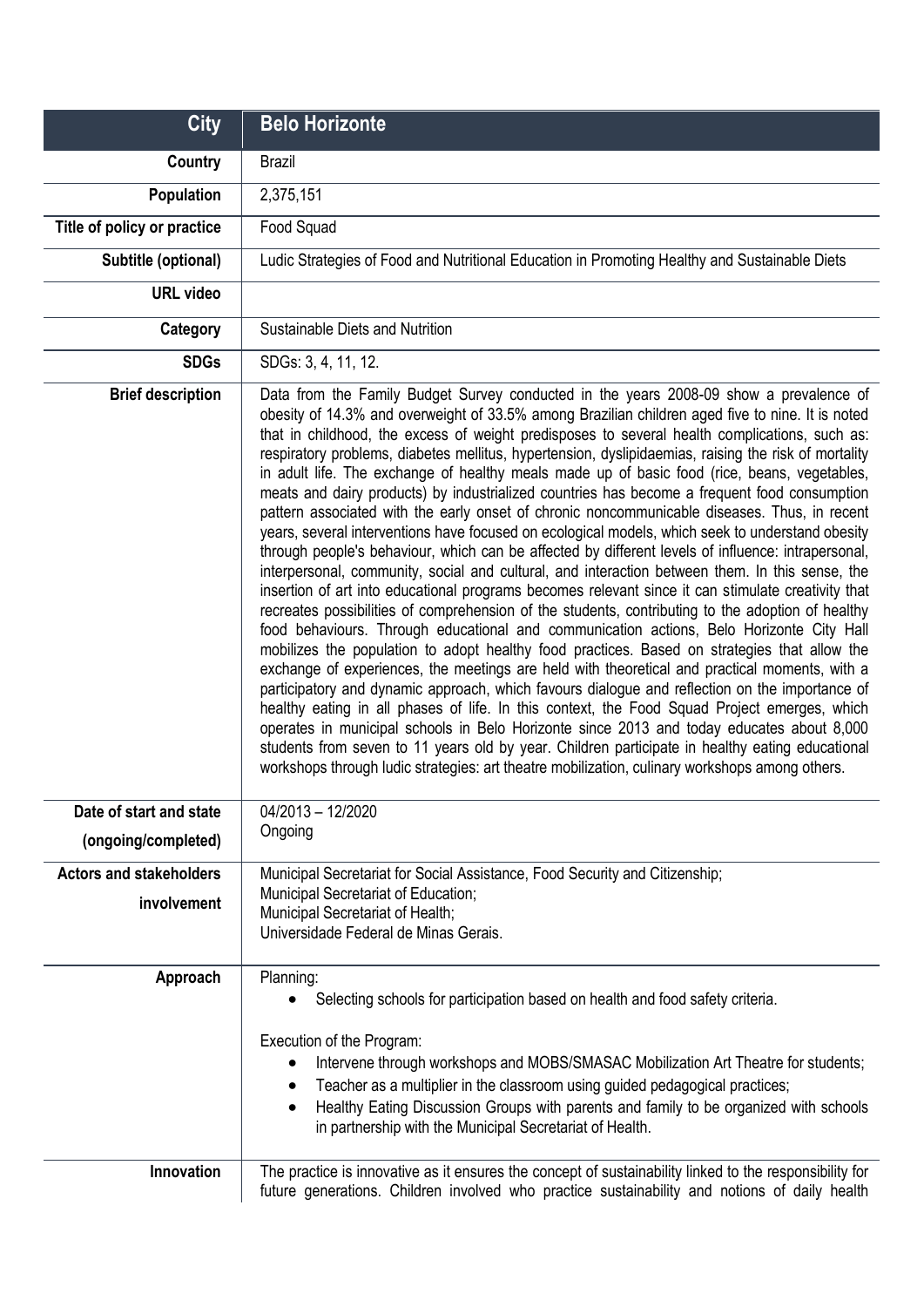|                              | promotion will be able to act locally and change the environment in which they live. Another<br>important point is that such children also become conscious consumers by guaranteeing the right<br>to information, recognition of misleading advertising and healthy choices for self-consumption.<br>It is worth mentioning that Law no. 13666/2018 defines that food and nutritional education is now<br>included among the mandatory cross-curricular themes of the curricula of pre-school, elementary<br>and high school education. Thus, SUSAN innovated in its strategy in 2019 and began to train also<br>teachers who will act as multipliers in the classroom, addressing the theme of food, nutrition and<br>healthy life practices in a food and nutritional security perspective. In the new version, therefore,<br>the Food Squadron now incorporates the dissemination of pedagogical practices, which are<br>worked on in four meetings addressing the following modules: food and health; environment and<br>legal frameworks; and final evaluation.                                                                                                                                                                                                                                                                                                                                                                                                                                                                                                                                                                    |
|------------------------------|------------------------------------------------------------------------------------------------------------------------------------------------------------------------------------------------------------------------------------------------------------------------------------------------------------------------------------------------------------------------------------------------------------------------------------------------------------------------------------------------------------------------------------------------------------------------------------------------------------------------------------------------------------------------------------------------------------------------------------------------------------------------------------------------------------------------------------------------------------------------------------------------------------------------------------------------------------------------------------------------------------------------------------------------------------------------------------------------------------------------------------------------------------------------------------------------------------------------------------------------------------------------------------------------------------------------------------------------------------------------------------------------------------------------------------------------------------------------------------------------------------------------------------------------------------------------------------------------------------------------------------------|
| Impact                       | Since the year 2015, the project has had 31,680 participations in Food and Nutrition Education<br>workshops. In total, there were 7,290 students impacted. Those students are expected to act in<br>the transformation of their environment, contributing to the prevention of nutritional deviations as<br>well as being health promoters through good eating habits. One of the strategies is to demonstrate<br>that there is a universe of consumption possibilities even with few resources, diversifying<br>revenues and ways of cooking that allow access for all audiences. Other important points are the<br>recovery of culinary practices and flavours that can be grown in a home garden, in recyclable<br>materials in small spaces and the stimulus to the full use of food. Regarding the impact, data from<br>a survey conducted in 2015 that analysed 786 schoolchildren (447 in the Control Group and 339<br>in the Intervention Group) concluded that short-term nutritional intervention provided an increase<br>in fruit consumption ( $\beta$ = 0.06, $p$ = 0.011) and reduction in the intake of added sugar ( $\beta$ = 0.05,<br>95% CI: 0.02-0.12, $p = 0.031$ ), proving that the actions have an influence on children's eating<br>habits. A new study published in 2018 analysed 613 students with an average age of 9.4 years<br>and identified that the action of food and nutritional education reduced the consumption of chips,<br>cookies, artificial juices and soft drinks. The results were statistically significant (p <0.05).<br>Source: Carmo et al (2018). DOI: 10.12691 / JFNR-6-5-4. Annex 1. |
| Inclusion                    | The Mobilization and Education for Food Consumption Program of the Belo Horizonte City Hall<br>has an intersectoral action, including other food security programmes of the municipality, such as<br>School Feeding, Popular Restaurants, Community Gardens and Food Bank. The articulation also<br>goes beyond the boundaries of the theme, which works especially in partnership with the<br>Municipal Secretariats of Education, Health and Social Policies, in addition to articulation with<br>Universities and Municipal Councils. The activities are carried out especially in municipal schools,<br>kindergartens and institutions and also in the Social Assistance Reference Centres (CRAS).<br>SUSAN's programs and projects are part of a set of mutually supportive actions that are built and<br>developed in an intersectoral manner, bringing together partners from different sectors of<br>government, such as health, education, social assistance, urban policy, besides Universities and<br>organized civil society associations. It is important to emphasize the actions of food and nutritional<br>assistance, which attend the population with the greatest social vulnerability, be they children,<br>adults or the elderly, inserted in public or private equipment partners to the City Hall, such as<br>schools, day care centres, shelters and Long Stay for the Elderly institutions.                                                                                                                                                                                                                     |
| <b>Adversity coefficient</b> | The origins of the concern with food security are mainly due to the discussions about hunger that<br>emerged around 1992, when the Movement for Ethics in Politics acted strongly in the awareness<br>of the Brazilian population. It was then that the Municipal Supply Policy of Belo Horizonte began to<br>be outlined, what would later become the food security policy. In January 1993, a study committee<br>was created to write a draft proposal for the creation of the Municipal Secretariat of Supply. A<br>survey conducted at all municipal health centres, on the same day as the child vaccination<br>campaign, pointed to a serious malnutrition at the time, especially in children up to five years old.<br>Belo Horizonte, lined up with the national scenario, has undergone several economic,                                                                                                                                                                                                                                                                                                                                                                                                                                                                                                                                                                                                                                                                                                                                                                                                                       |